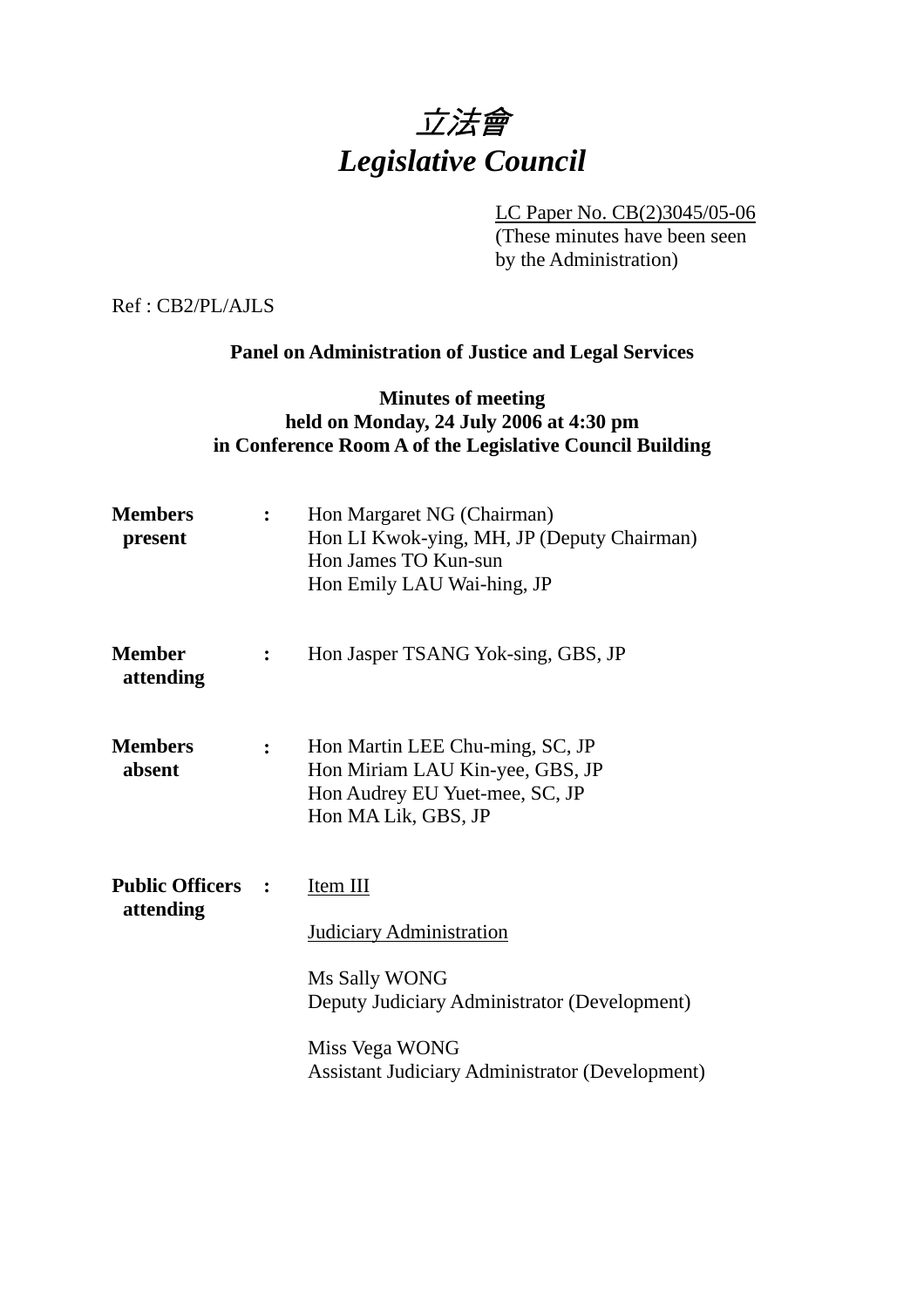| <b>Attendance by :</b><br>invitation |                | Item III                                             |
|--------------------------------------|----------------|------------------------------------------------------|
|                                      |                | The Hong Kong Bar Association                        |
|                                      |                | Mr Philip DYKES, SC                                  |
|                                      |                | Mr PY LO                                             |
|                                      |                | <b>Hong Kong Human Rights Monitor</b>                |
|                                      |                | Mr LAW Yuk-kai<br>Director                           |
| <b>Clerk</b> in<br>attendance        | $\ddot{\cdot}$ | Mrs Percy MA<br>Chief Council Secretary (2)3         |
| <b>Staff</b> in<br>attendance        |                | Mr Arthur CHEUNG<br>Senior Assistant Legal Adviser 2 |
|                                      |                | Ms Amy YU<br>Senior Council Secretary (2)3           |
|                                      |                | Mrs Fonny TSANG<br>Legislative Assistant (2)3        |

#### **Action**

# **I. Confirmation of minutes of meeting**

(LC Paper No. CB(2)2737/05-06 – Minutes of the meeting on 22 May 2006)

The minutes of the meeting held on 22 May 2006 were confirmed.

## **II. Information papers issued since last meeting**

(LC Paper No. CB(2)2688/05-06(01) – Administration's response concerning review of the Ombudsman Ordinance)

2. Members noted that the above paper had been issued to the Panel.

#### **III. Political affiliation of judges**

(LC Paper No.  $CB(2)2517/05-06(05)$  – LegCo question on "Judges joining political organizations" raised by Hon MA Lik at the Council meeting on 24 May 2006 and the Judiciary's reply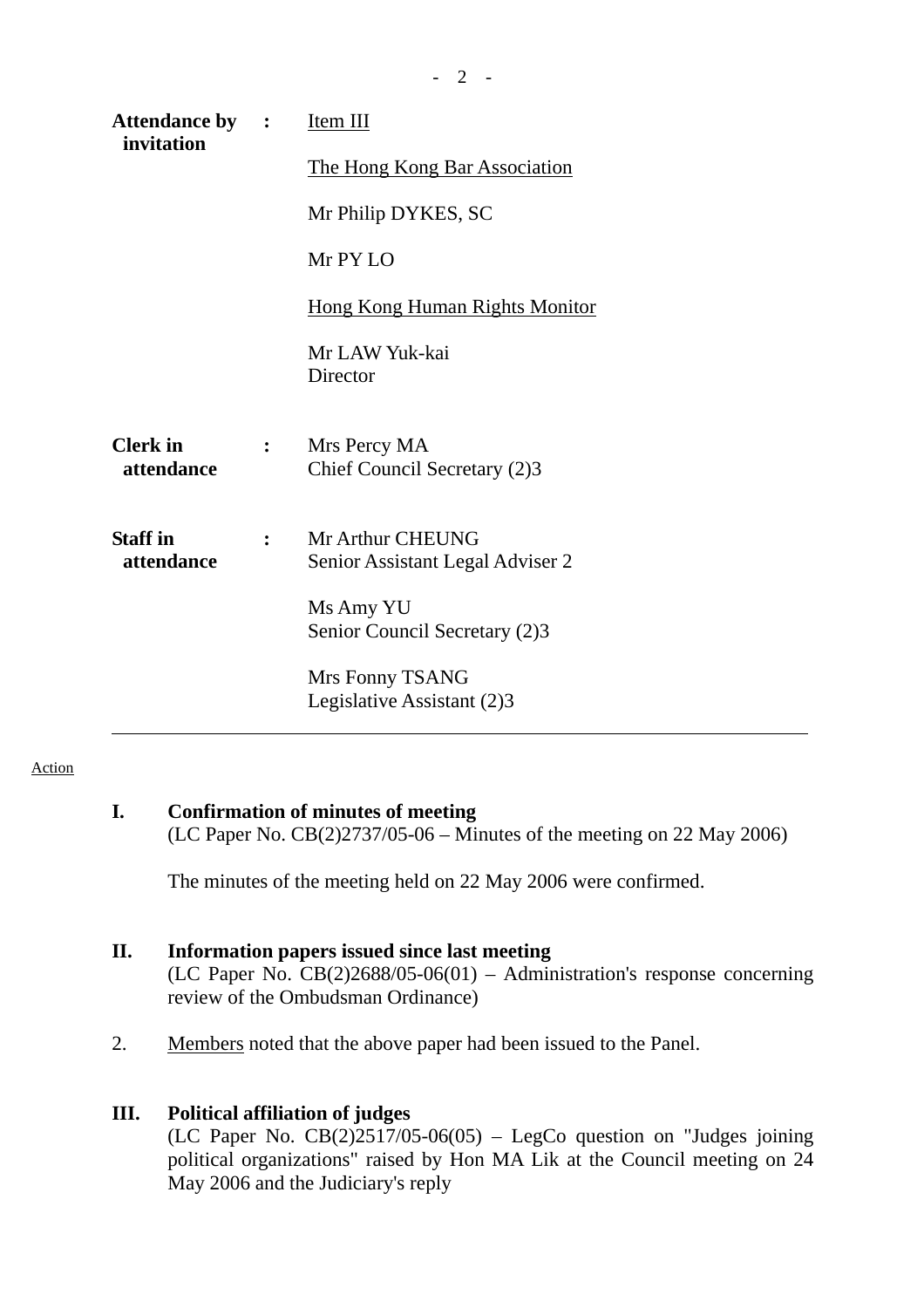LC Paper No.  $CB(2)2443/05-06(01)$  – Guideline in relation to part-time Judges and participation in political activities issued by the Chief Justice on 16 June 2006

LC Paper No.  $CB(2)2517/05-06(06)$  – Paper provided by the Judiciary Administration on "Political affiliation of judges"

LC Paper No.  $CB(2)2281/05-06(01)$  – Submission from the Civic Party on "Judicial Independence and Freedom of Association – Criteria and balance"

LC Paper No. CB(2)2500/05-06(01) – Submission from Hon LI Kwok-ying on "Principles of the independence and impartiality of the Judiciary"

LC Paper No.  $CB(2)2530/05-06(01)$  – Letter from the Law Society of Hong Kong on "Part-Time Judges and Participation in Political Activities"

LC Paper No. CB(2)2530/05-06(02) – Submission from JUSTICE, The Hong Kong Section of the International Commission of Jurists on "Affiliations of Judges"

LC Paper No. CB(2)2578/05-06(03) – Submission from the Hong Kong Human Rights Monitor on "Whether part-time judges can be members of political parties"

LC Paper No. CB(2)2612/05-06(01) – Letter dated 27 June 2006 from Hon LI Kwok-ying

LC Paper No.  $CB(2)2794/05-06(01)$  – Letter dated 20 July 2006 from the Judiciary Administration

LC Paper No.  $CB(2)2794/05-06(02)$  – LegCo question on "Appointment of judges" raised by Hon MA Lik at the Council meeting on 12 July 2006 and the Administration's reply

LC Paper No.  $CB(2)2794/05-06(03)$  – An extract of the draft minutes of meeting on 26 June 2006 on "Political affiliation of judges")

3. The Chairman said that the item was discussed at the last Panel meeting on 26 June 2006 and this meeting was held for further discussion on the item. The Chairman further said that, as in the last meeting, she and Mr LI Kwok-ying would not preside over the discussion of this item. She invited the Panel to elect another member to be the Presiding Member for the discussion of this item. Ms Emily LAU was elected as the Presiding Member.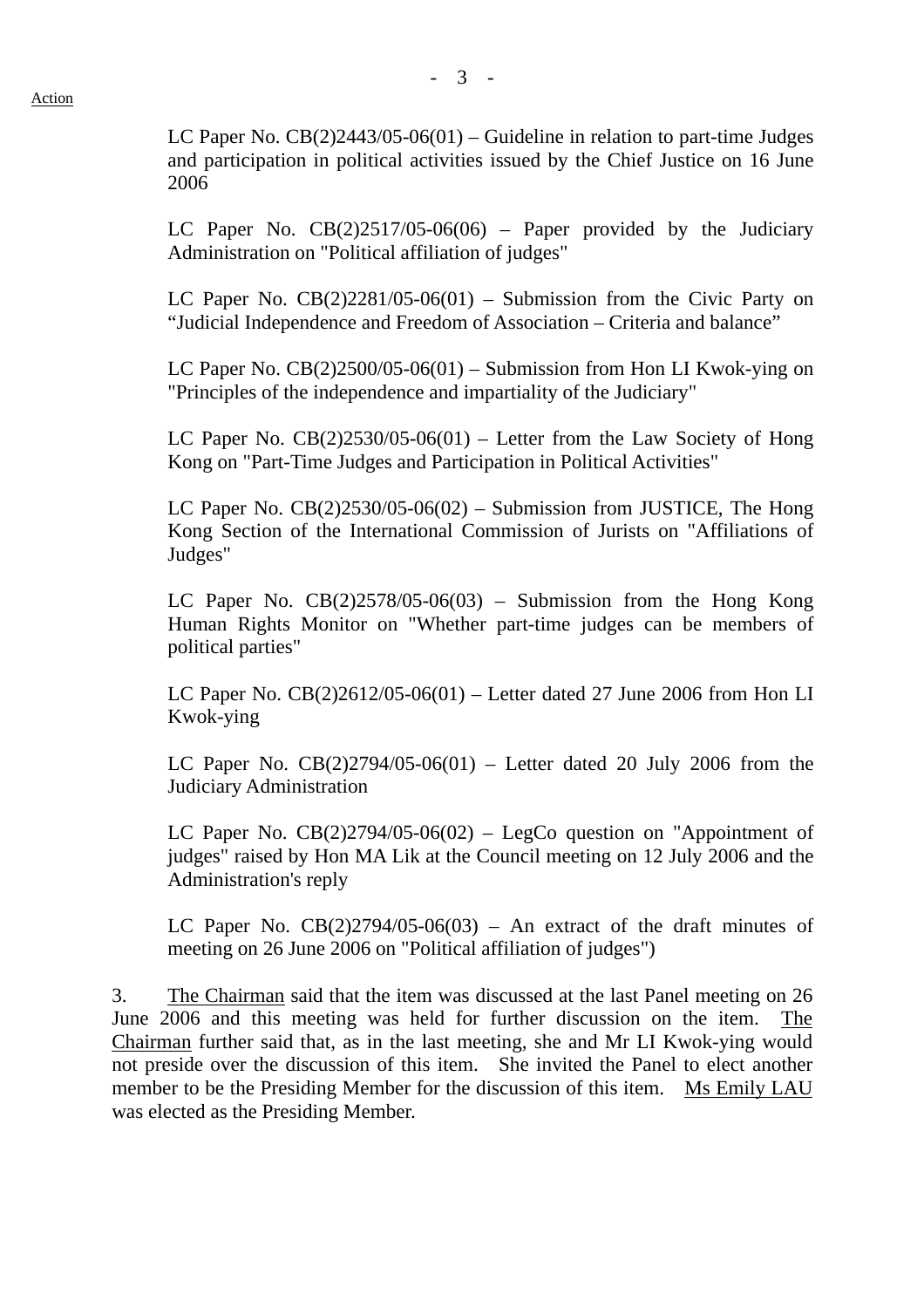#### Discussion

4. Deputy Judiciary Administrator (Development) (DJA) said that the different requirements on full-time and part-time judges in respect of political affiliation, as set out in the relevant guidelines issued by the Judiciary, were appropriate, having regard to the differences between the two categories of judges. Unlike full-time judges, part-time judges were not on the Judiciary's establishment and sat for only limited periods, their full-time occupation being legal practitioners.

5. DJA further said that there were well-established legal principles laid down in case law, which applied to both full-time and part-time judges, as to when a judge should disqualify himself from sitting in a particular case. The circumstances included those giving rise to apparent bias. The test was whether the circumstances were such as would lead a reasonable, fair-minded and well-informed observer to conclude that there was a real possibility that the judge would be biased. DJA further advised that the "Guideline in relation to part-time Judges and participation in political activities" (the Guideline) was promulgated by the Chief Justice having regard to all the relevant considerations, including the rights and freedoms of judges, both full-time and part-time. The Judiciary's position was that the relevant guidelines issued by the Judiciary were consistent with the rights and freedoms of full-time and part-time judges. DJA added that the Guideline had the support of the Bar Association, the Law Society and JUSTICE.

6. Ms Emily LAU asked whether the Guideline for part-time judges was the same as that in the U.K. DJA responded that the Chief Justice had considered the practice in the U.K. However, the Guideline was not a replicate of that in the U.K. In preparing the Guideline, the Chief Justice had also taken into account other relevant considerations such as the situation in Hong Kong.

7. Mr Philip DYKES of the Bar Association said that the rule against bias, a rule of law, applied to both full-time and part-time judges. The rule applied to any person who sat in the decision making capacity, whether it be judicial or administrative. Mr DYKES further pointed out that people affiliated with political parties who provided public service by sitting on tribunals or boards of reviews were also caught by the same rule. However, he had not heard any call for imposing restrictions on the political affiliation of appointees to these bodies.

8. Mr Jasper TSANG requested DJA to explain why the Judiciary considered the Guideline for part-time judges appropriate. If the legal principle on disqualification could safeguard judicial impartiality, Mr TSANG questioned the need for requiring full-time judges to refrain from political membership. Referring to the comment made by some deputations that the freedom of association of part-time judges would be infringed if they were not allowed to be members of political parties, Mr TSANG said that he did not understand why the same consideration did not apply to full-time judges.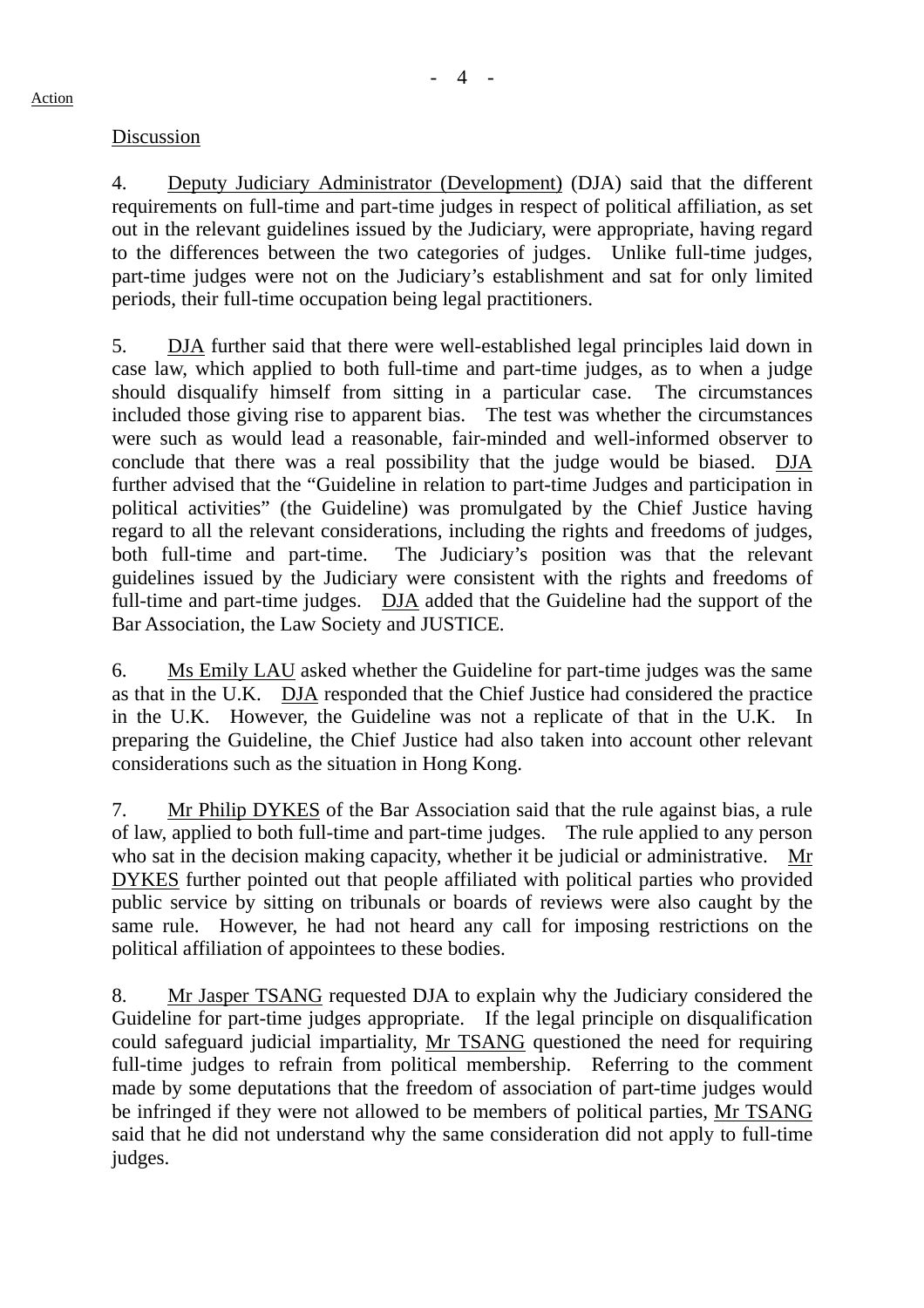9. In response, DJA reiterated that the Chief Justice had taken into account all relevant considerations in preparing the Guideline. To ensure public confidence in the Judiciary and the administration of justice, it was of fundamental importance that judicial independence and impartiality be maintained and seen to be maintained. The appropriate standard was whether a reasonable, fair-minded and well-informed member of the community would consider that participation of the judge in the political activities in question would likely undermine judicial independence or impartiality. This standard would be applied in the context of the prevailing circumstances of Hong Kong. Other relevant considerations taken into account by the Chief Justice included –

- (a) Judges, as citizens, enjoyed rights and freedoms, including the freedom of association. Certain restrictions on these freedoms were, however, necessary to ensure that judicial independence and impartiality were maintained and seen to be maintained. The extent of such restrictions should be guided by the principle of proportionality;
- (b) the legal principles laid down in case law on disqualification applied to both full-time and part-time judges;
- (c) judicial review cases were not listed before part-time judges; and
- (d) part-time judges sat for only limited periods and were in full-time practice in the legal profession.

DJA added that in the light of the above considerations, and in line with the proportionality principle, the different requirements on full-time and part-time judges in respect of political affiliation, as set out in the relevant guidelines issued by the Judiciary, were appropriate.

10. Mr Jasper TSANG said that although part-time judges sat for only limited periods and did not hear all kinds of cases, they had the same powers and duties when sitting as judges. Allowing part-time judges to join political parties would undermine the principle that justice must manifestly be seen to be done.

11. Mr Philip DYKES said that while full-time and part-time judges exercised the same judicial powers, there were significant differences between them. Full-time judges had committed themselves for the rest of their working lives to be judges and enjoyed security of tenure; whereas part-time judges were full-time lawyers who took up judicial work as public service. Serving as a part-time judge also provided an opportunity for a barrister or solicitor to ascertain whether he was temperamentally suited to be a full-time judge. Part-time judicial work should therefore be encouraged. Mr DYKES added that administrative rules were in place in the Judiciary to ensure that part-time judges did not sit on the kind of cases (i.e. public law cases) where charges of political bias might arise.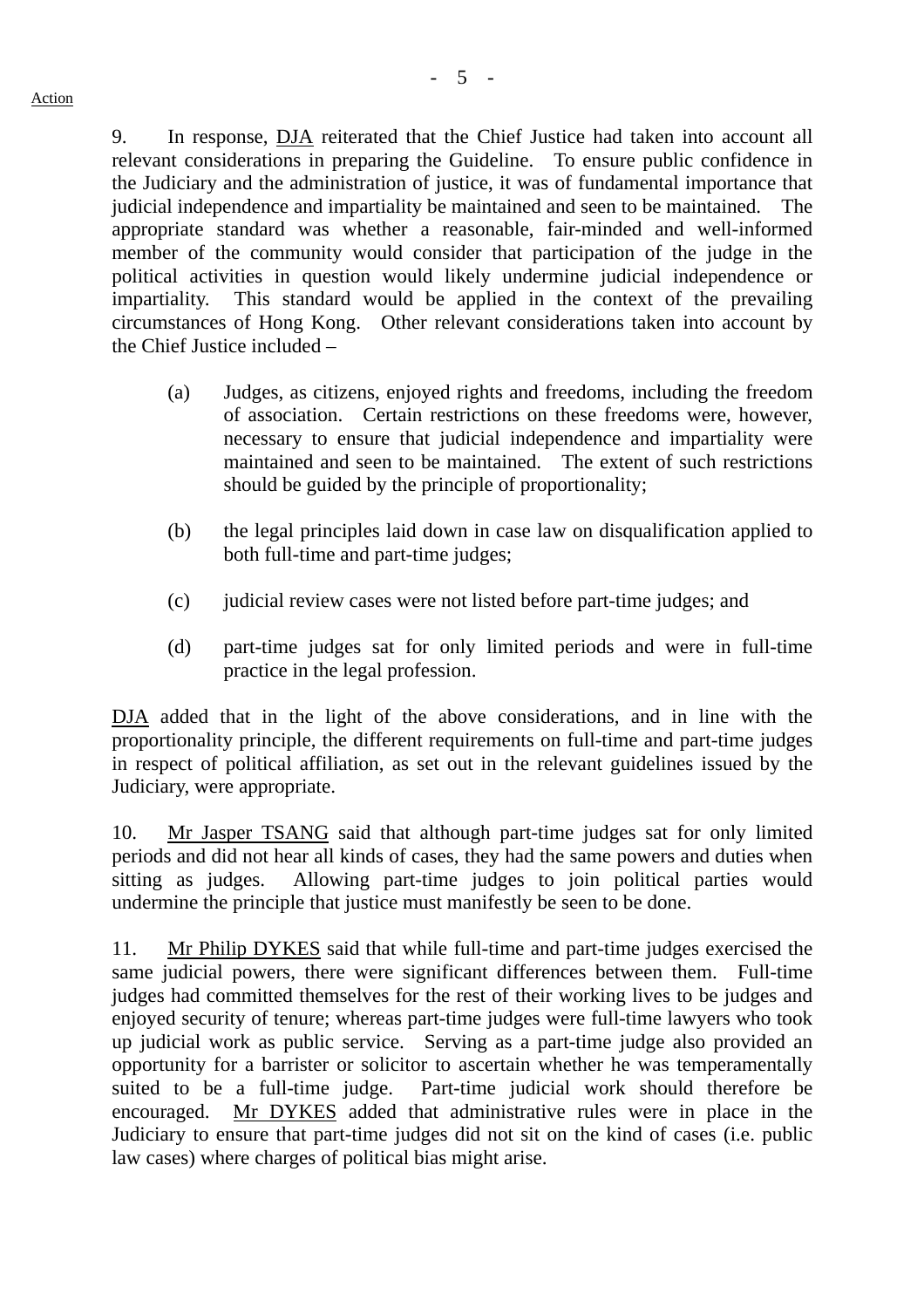12. In response to Mr LI Kwok-ying, DJA further explained the arrangements concerning disqualification from sitting. She said that when a question of apparent bias arose in a particular case, the judge should resolve it by applying the apparent bias test, taking all material facts into account. If a party to the litigation objected to the judge hearing the case, the judge would consider the submissions from both parties and decide whether disqualification was required. If the judge decided to proceed to hear the case and the litigant was not satisfied with the judge's decision, he could appeal against it in accordance with the established appeal mechanism.

13. Mr LI Kwok-ying pointed out that it was the judge who would make the ultimate decision whether or not to sit in a particular case. He was of the view that requiring all judges, whether full-time or part-time, to refrain from political membership would afford greater protection to judicial impartiality.

14. Mr LI Kwok-ying further said that according to the opinion polls conducted by the Sun Daily, the Oriental Daily News and the Democratic Alliance for Betterment of Hong Kong and Progress of Hong Kong (DAB), some 80% - 90% of the respondents were of the view that allowing part-time judges to join political parties would undermine public confidence in judicial independence and impartiality. The Guideline therefore failed to satisfy the principle that judicial independence and impartiality should be seen to be maintained.

15. Referring to the second last paragraph of the submission from the Human Rights Monitor, Mr LI Kwok-ying sought Mr LAW Yuk-kai's views on whether it was necessary to allay the public concern that judicial independence and impartiality would be impaired if part-time judges were allowed to join political parties, as reflected in the findings of the opinion polls.

16. Mr LAW Yuk-kai responded that judges enjoyed the same rights and freedoms as other citizens, and any restrictions to such rights and freedoms should be guided by the principles of necessity and proportionality. The Guideline issued by the Judiciary in relation to part-time judges, which had taken due consideration of the normal practice in other common law jurisdictions as well as internationally recognised principles on human rights, was appropriate and reasonable, having regard to the fact that part-time judges were full-time legal practitioners and did not enjoy the security of tenure of full-time judges. Mr LAW further said that so far there had not been in-depth discussion in the community on the political affiliation of part-time judges. He believed that the public concern would be allayed if relevant considerations such as the differences between full-time and part-time judges, restrictions on active political participation of part-time judges beyond mere membership, and common law principles on disqualifying a judge from sitting, were brought home to the public after more in-depth discussion on the subject.

17. Mr LI Kwok-ying stressed that as far as public interest was concerned, judicial impartiality should prevail over freedom of association. Moreover, judicial independence was not an entitlement of judges, but a right belonging to the citizens.